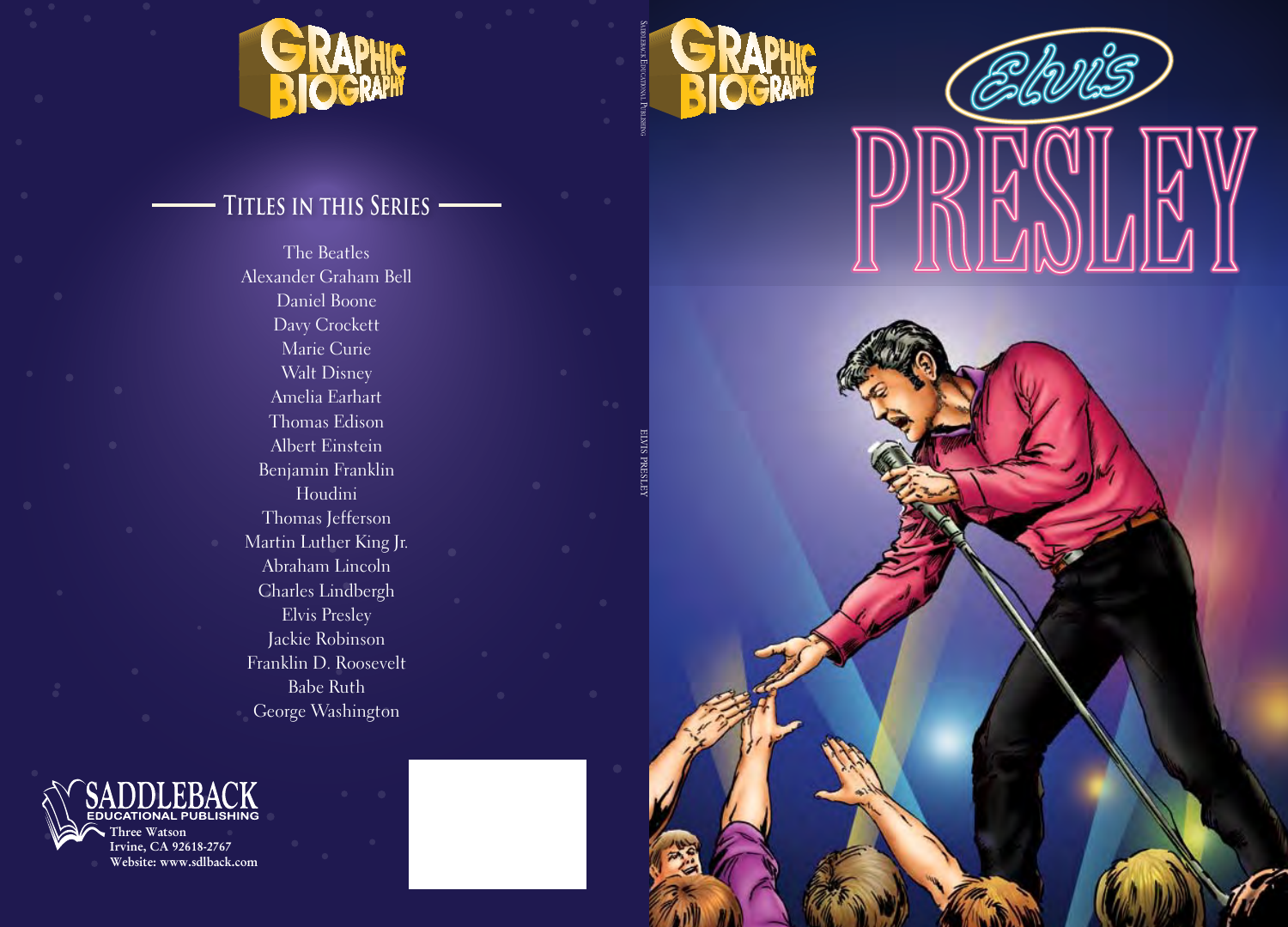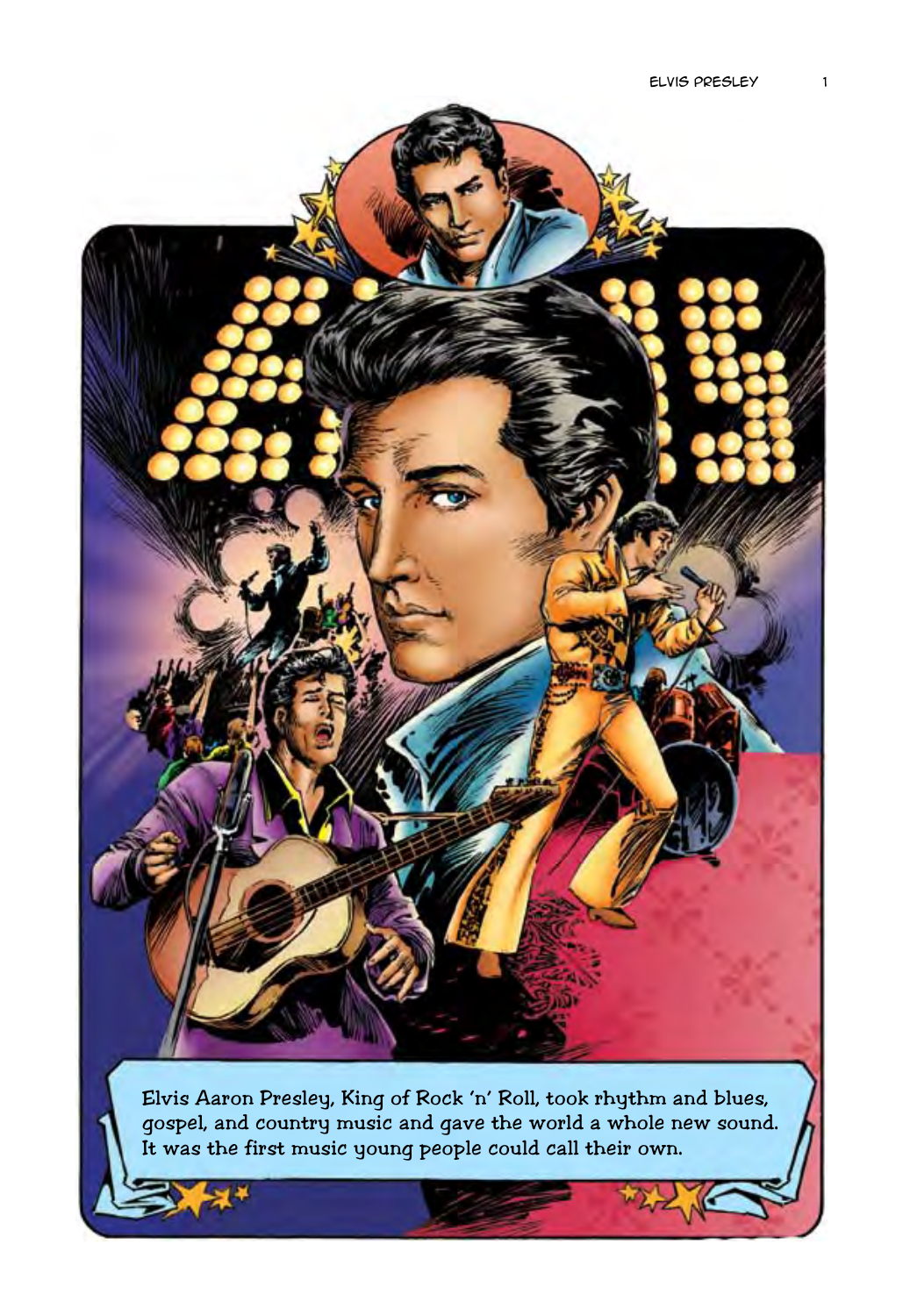

We can get you the guitar. It will help you with your singing.

for it.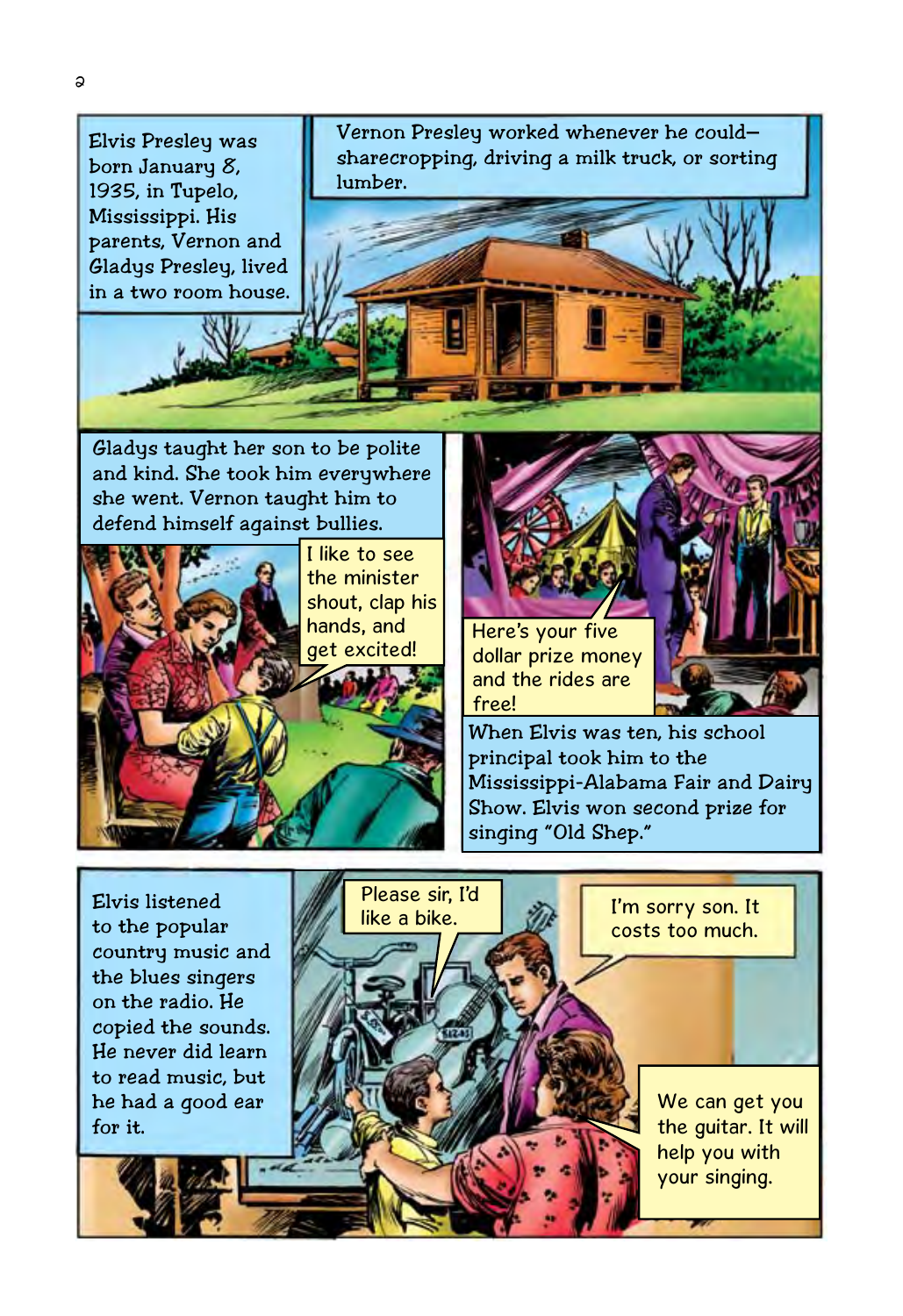First they lived in a one room apartment. Later they moved to a two bedroom apartment in a low cost housing development.



Well, there's no work here. Let's hope Memphis, Tennessee, will be better.



Vernon got a job packing paint cans starting at 83 cents an hour. Gladys sometimes worked in a curtain factory.

The high school Elvis attended had 1,600 students, more than the whole population of East Tupelo. He made some good friends. He liked football, ROTC, and shop.





Elvis liked to sing for his friends but not in front of a group. In his senior year of high school, a teacher persuaded him to sing in the variety show. The students loved his singing.



I had to push him out for the encore. He couldn't believe he was chosen as the best of the thirty acts.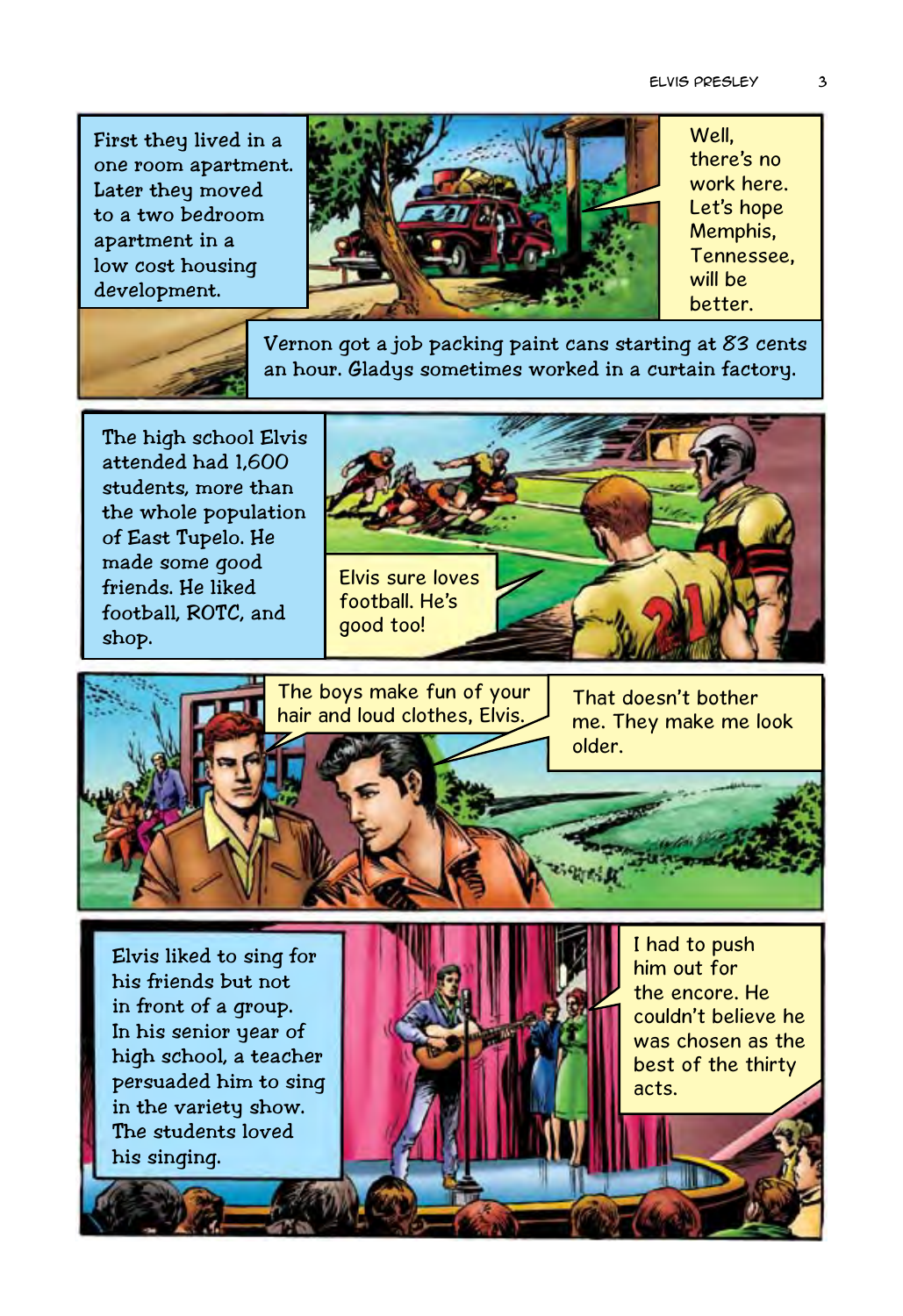During high school Elvis had a few jobs. But his parents felt they interfered with his studying. Even though money was scarce, his parents always managed to give him spending money.



I like this job. I can listen to the radio. I like working, and I like to listen to music.

After high school Elvis got a job driving a truck. He made \$1.25 an hour. At night he attended school to become an electrician.

You're lucky. The employment agency said you were a nice boy and not to be fooled by your long hair. The men here tease you because they like you. Remember the time they sent you to look for "sky hooks."



Then you said don't let them fool you. There is no such thing. I like them too!



Ma'am, I'd like to make a record for my mother.

> In 1953 Elvis Presley paid \$4 to the Memphis Recording Service to make a record for his mother. He sang "My Happiness" and a sad ballad called "That's When Your Heartache Begins."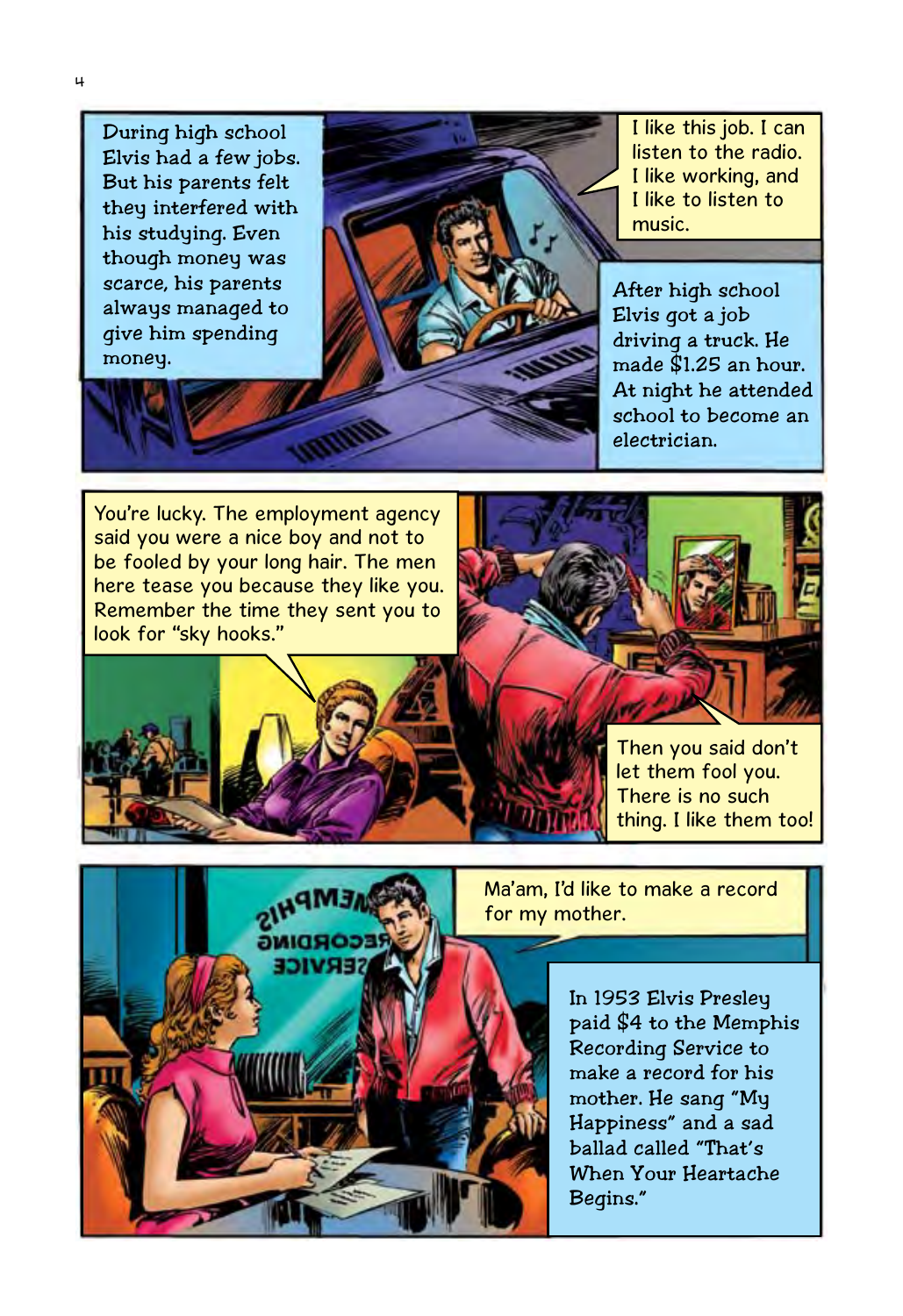

(Mama)," the blues song, they gave a country sound.

On the other side of the single, to bluegrass hit "Blue Moon of Kentucky," Elvis sang the blues. It was the first time that country music and blues were mixed. The form later was called "rockabilly."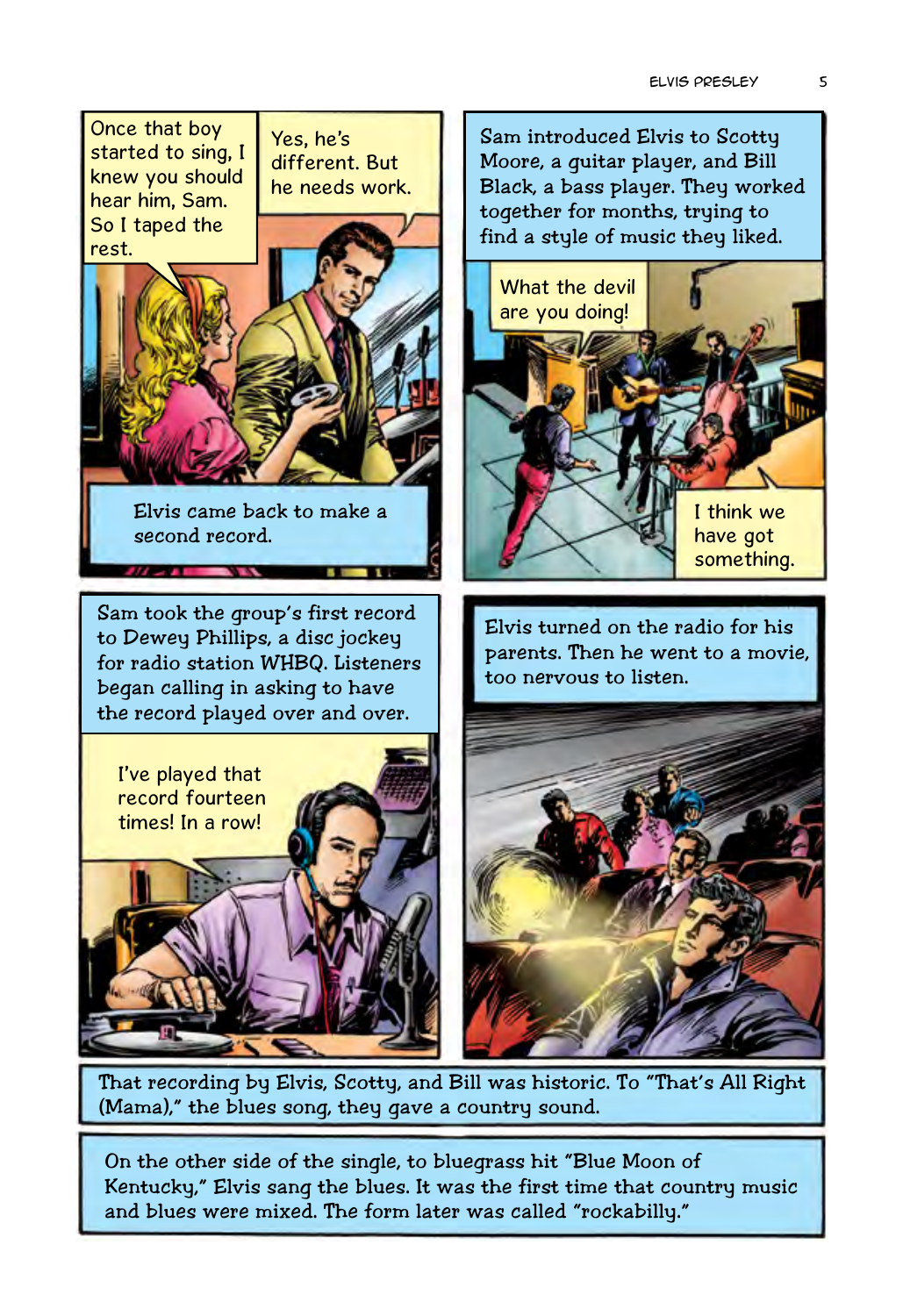

Elvis was so upset that he left a suitcase full of clothes behind.

booking was with the Louisiana Hayride. It was more successful.



The 3,500 seat auditorium was always filled on the Saturday nights Elvis was to appear.



Well, you and Bill don't own cars. Let's just hope this doesn't wear out before my wife finishes paying for it.

The group was now known as the Blue Moon Boys. Bob Neal, their manager, would book three or four shows a week at schoolhouses in the South.



Elvis was on his way up. Billboard, a record magazine, took notice of him.

His singing style and famous body movements were getting him a larger and larger following.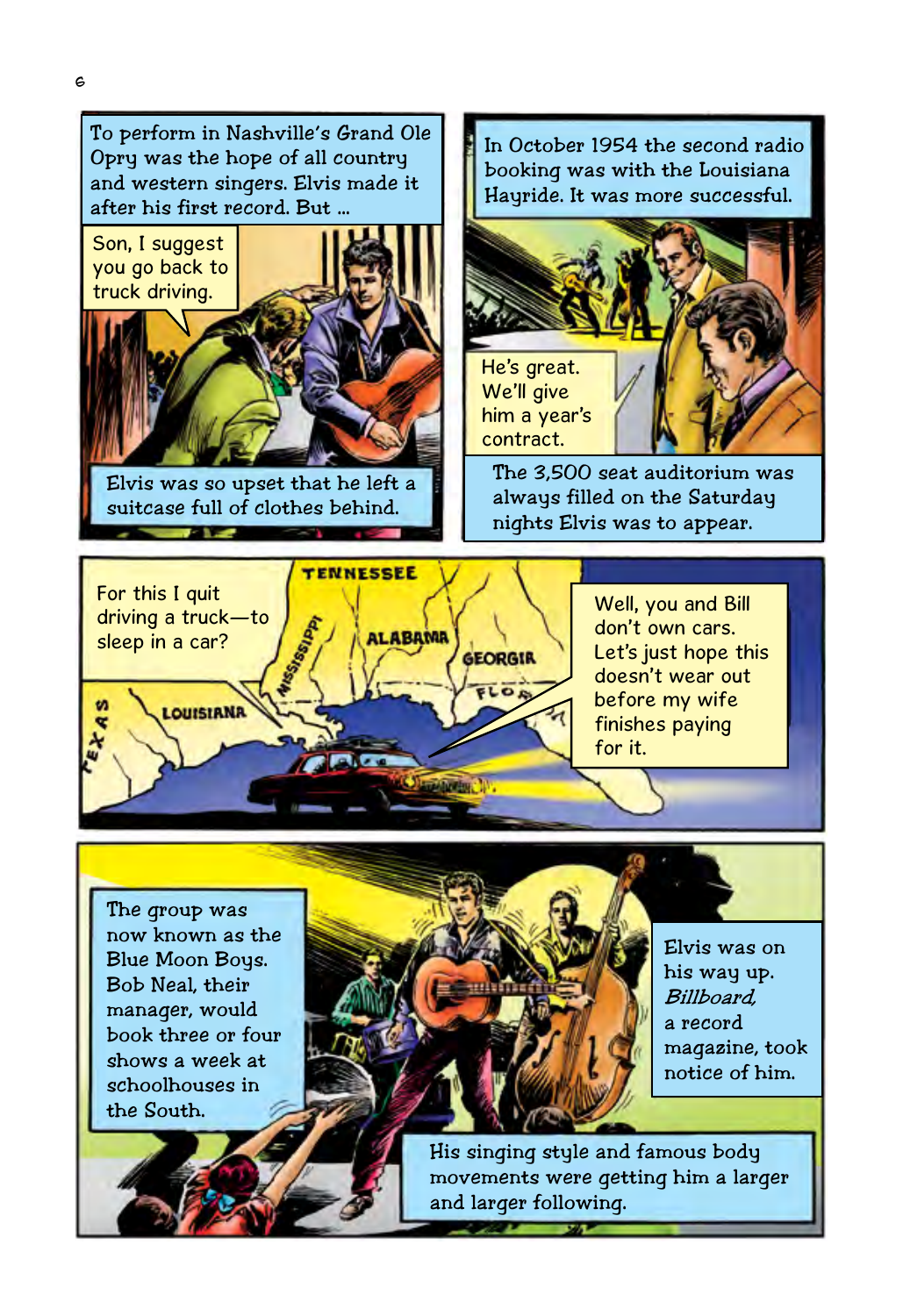

In 1955 Colonel Tom Parker was something of a legend. Maybe Elvis Presley would not have become a legend if it hadn't been for this showman.



Later he traveled with other carnivals and shows doing all kinds of work.



He became a super salesman but sometimes not an honest one. Once he painted sparrows yellow and sold them as canaries. He cut hot dogs in half put each half at the end of the bun and relish in the middle. Then he sold them as "foot long hot dogs."

He became a press agent for carnivals, circuses, and showboats. Later he became manger for country singers Eddy Arnold and Hank Snow. He put together country shows with singers, musicians, and comedians.



Colonel Parker always had chickens in a cage as a "livestock exhibit" so he wouldn't have to pay a tax for his show.

Once, when Eddy Arnold couldn't sing, the colonel brought out his "dancing chickens." He had put a hot plate under the straw, and the poor chickens stepped lively when the electricity was put on.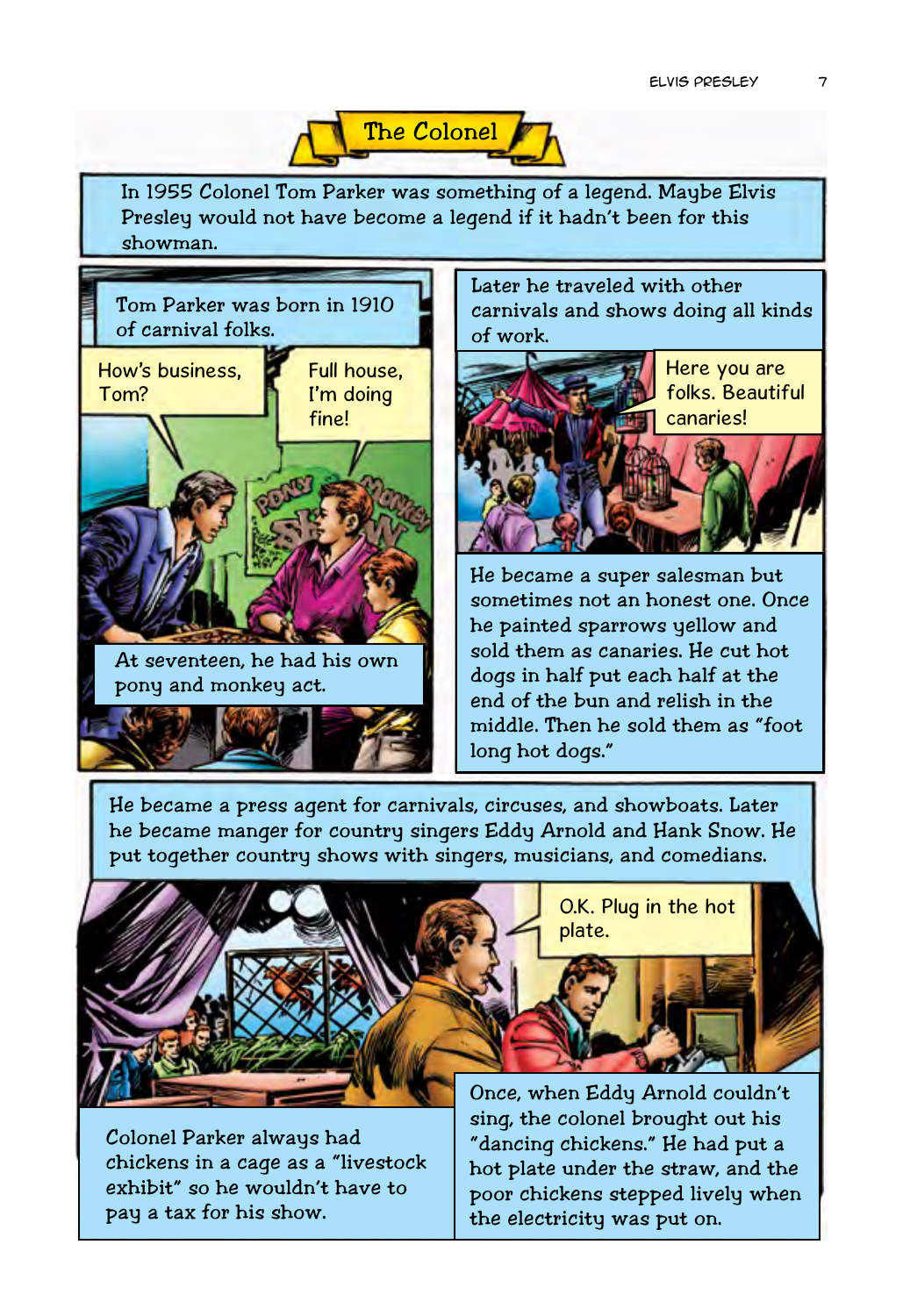By late 1955 Elvis, with his hit records and appearances, was making \$2,000 a week. He bought a pink Cadillac and a \$40,000 Memphis home for his parents.

That boy interests me. I'll help you with his bookings.



Colonel Parker met Elvis when he appeared on the Hank Snow Jamboree. Hank Snow was the leading country singer and was handled by the Colonel.



With your help, I can be of assistance to your son.

In order to become Elvis' personal manager, the Colonel became friends with Vernon and Gladys Presley.

In November 1955 Elvis' manager, Bob Neal, agreed to let the Colonel take over Elvis' career.

1956 became the Year of Elvis Presley. Under the Colonel's guidance, his career skyrocketed. He appeared on TV.



He received \$1,250 for the *Dorsey* Brothers Stage Show. He did five more with them. TV audiences had never seen anything like Elvis before.



You gotta stay put or you'll be out of the camera range.

He appeared twice with Milton Berle and got \$5,000 for each show.



During the summer he appeared on the Steve Allen Show for \$7,500. He wore a tuxedo and stood still for his song. The fans were upset.



And he received \$50,000 for three appearances on the Ed Sullivan Show, the leading TV show at the

time. But because of the uproar his wild movements had caused, Elvis was shown on the TV screen only from the waist up.